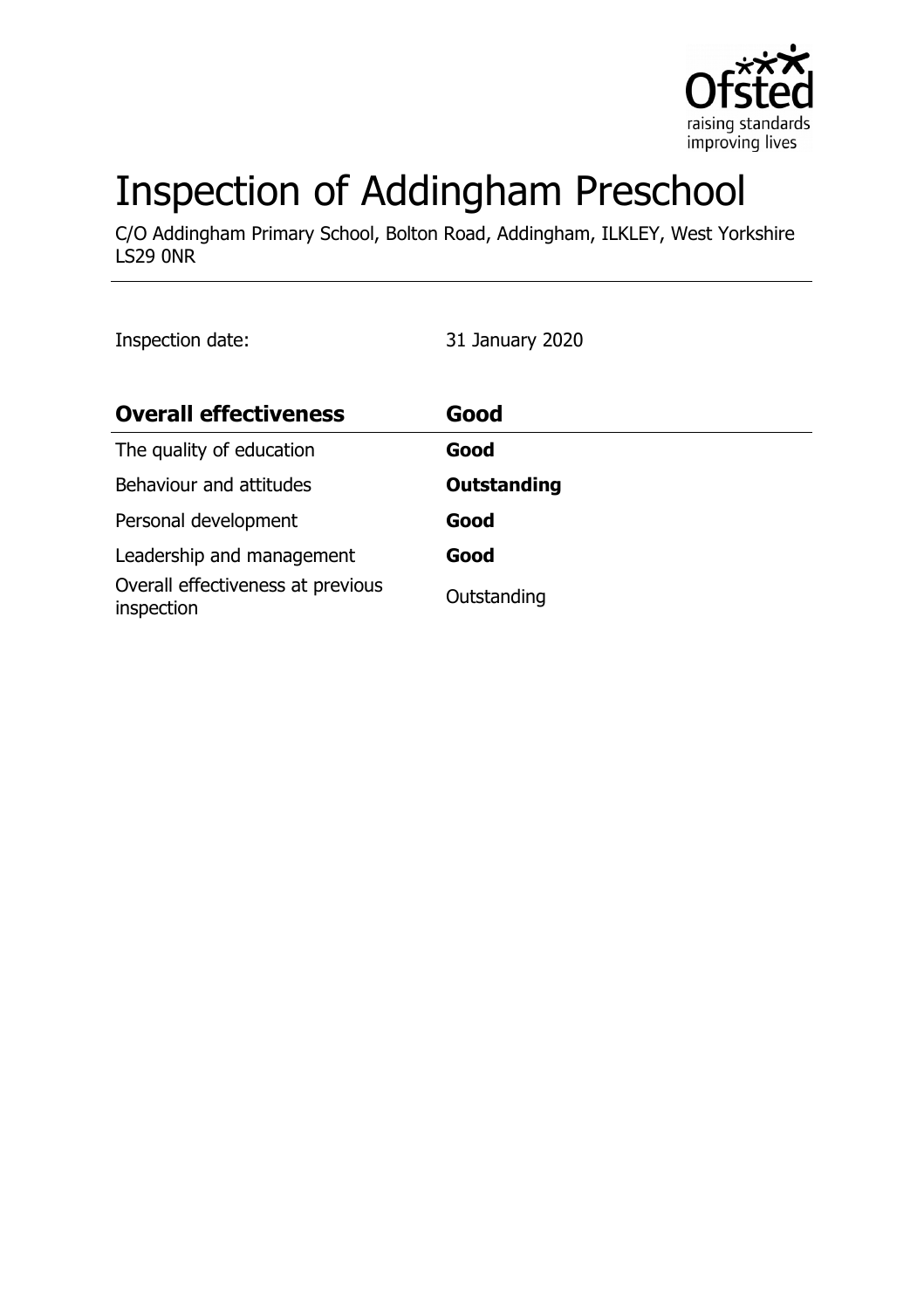

# **What is it like to attend this early years setting?**

#### **The provision is good**

Children are confident and happy in this extremely caring and welcoming preschool. They are eager to explore and benefit from the wide range of opportunities provided by staff. As a result, children become highly motivated learners. Staff ensure an environment that is rich in language and question children in a way that stimulates discussion. Repetition of words and phrases, through songs, nursery rhymes and familiar stories, enables children to build up their vocabulary and explore language through play. Children count spontaneously as they check how many blocks they have used to build their tower. They develop an understanding of shape, space and measure in play-based activities, such as in the sand. Children's curiosity about, and understanding of, the world is supported well. They quickly learn to respect each other and enjoy learning about different backgrounds and cultures. For example, parents are invited to visit and cook food from their birth countries. Children learn how to make, and enjoy eating, tasty banana dumplings and creating lanterns as part of Chinese New Year. Staff are excellent role models. They confidently use praise and encouragement with great effect to help raise children's self-esteem.

### **What does the early years setting do well and what does it need to do better?**

- $\blacksquare$  Staff have high expectations of what children can achieve. They have a good understanding of how children learn, and this helps them plan activities that engage and motivate children. Checks on how well children are doing, along with the children's interests, are shared across the team and used to help plan future activities. Children who need support to develop particular skills are given specific planned activities to help them make progress.
- Children's behaviour is excellent. They show high levels of care and concern for each other. They play together very well, share resources willingly, and treat each other and adults with respect. Children understand when it is their turn to speak and when they must listen. They are extremely independent and confident, moving easily between the different rooms and outside. This allows them to make decisions about their learning and the activities they undertake. Staff care deeply for the children, who blossom in the warm, caring relationships that enable them to become confident, inquiring learners.
- $\blacksquare$  Staff use innovative ideas to support children's health. For example, they use baby lotion and add glitter to represent germs. Children learn how, when they pick up objects, the germs can be transferred onto the objects they touch. This helps children to understand the importance of handwashing and how to stay healthy.
- Staff promote children's literacy skills well. Children's fascination for reading is stimulated by the wide range of attractive books. There is a cosy corner where they can curl up with their chosen book and become absorbed by it. Some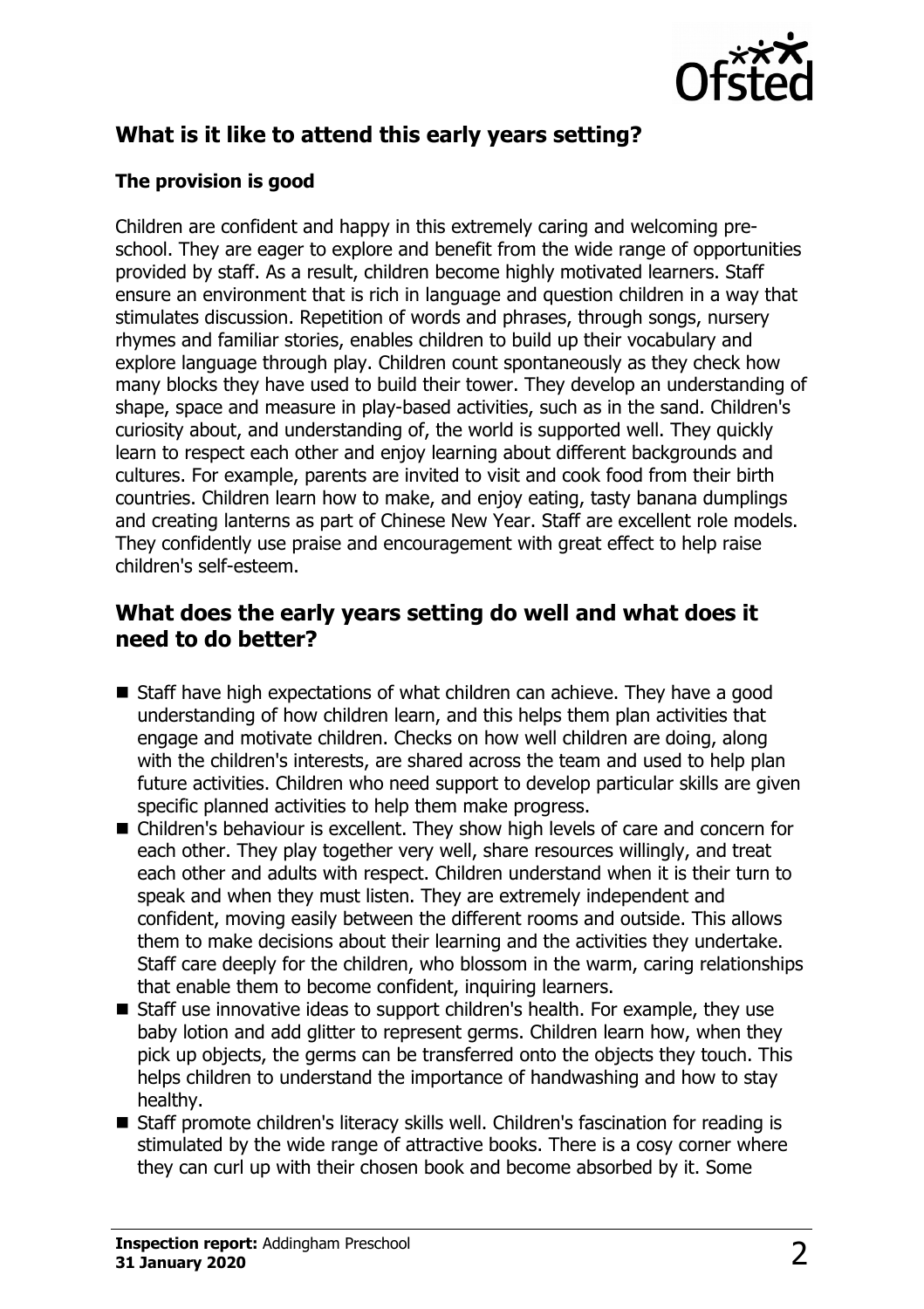

children search for their name cards, make good attempts to copy their name and know the sounds that letters make.

- $\blacksquare$  Children make good strides in their physical development. They are confident riding the bicycles and show good coordination and balance. However, the outdoor area is not used to equally good effect across the whole of the curriculum. Equally, staff do not make the most of opportunities to support children to judge risks and manage them for themselves.
- $\blacksquare$  Staff frequently adapt their plans to allow children to follow interests that emerge. For example, children's interest in jungle animals ignited great imagination. They created their own storyline, all offering their own ideas. They talked excitedly about searching for the lion's den and looked for danger through the binoculars they had made.
- $\blacksquare$  Staff have strong links with parents and other settings that children attend. Parents feel very well involved in every aspect of their children's learning. Parents comment extremely positively about how staff are so committed and friendly, and how they nurture and prepare their children for school life. They praise the communication that staff share about their child's development and progress.
- $\blacksquare$  The manager uses self-evaluation well. She seeks the views and comments of her staff, parents and the children to help inform areas for change. Staff comment that they feel very well supported. They keenly carry out their own research and undertake regular and relevant training to benefit the children in their care.

# **Safeguarding**

The arrangements for safeguarding are effective.

All staff place the highest priority on safeguarding. They recognise signs of potential risks and safeguarding updates are a regular agenda item in staff meetings. Staff are fully aware that safeguarding children's welfare is everyone's responsibility. Safeguarding training is kept up to date. Staff have a secure understanding of safeguarding issues and procedures to follow should they be concerned about a child's welfare. They ensure that the premises are safe and secure for children to play and learn in.

#### **What does the setting need to do to improve?**

#### **To further improve the quality of the early years provision, the provider should:**

- $\blacksquare$  provide more opportunities for children to judge risks and work out how they can manage them for themselves
- $\blacksquare$  maximise use of the outdoor learning area so that the high-quality indoor provision is replicated more frequently outside.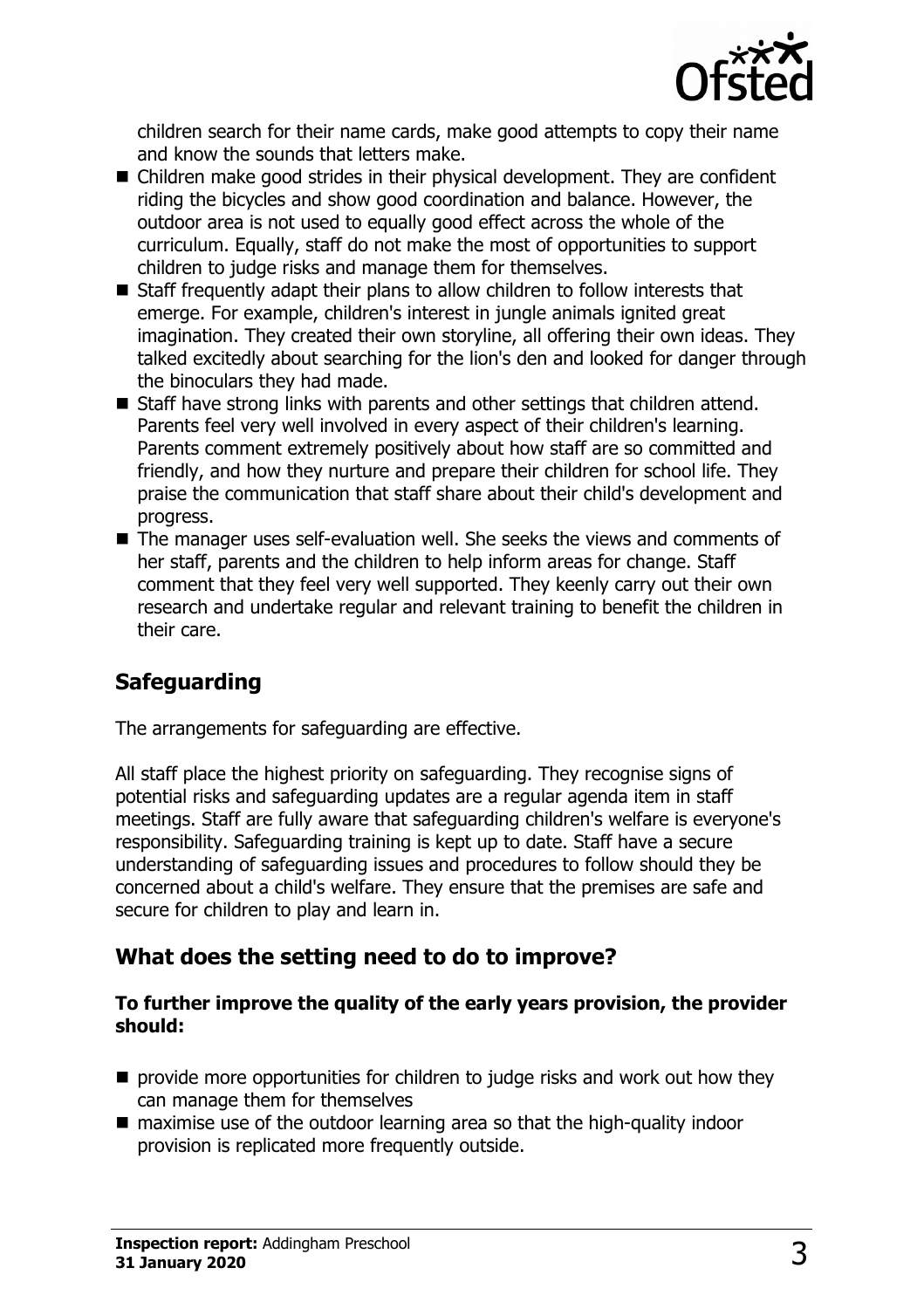

| EY416548                                               |
|--------------------------------------------------------|
| <b>Bradford</b>                                        |
| 10131608                                               |
| Childcare on non-domestic premises                     |
| Early Years Register, Compulsory Childcare<br>Register |
| Sessional day care                                     |
| 2 to $4$                                               |
| 30                                                     |
| 36                                                     |
| Addingham Pre School Playgroup Committee               |
| RP904514                                               |
| 01943 830 450                                          |
| 8 July 2015                                            |
|                                                        |

### **Information about this early years setting**

Addingham Preschool registered in 2010. The pre-school employs five members of childcare staff. Of these, three hold appropriate early years qualifications at level 6, and two hold appropriate early years qualifications at level 3. The pre-school opens from Monday to Friday, term time only. Sessions run every morning from 8.45am to 11.45am. During the autumn term, afternoon sessions run on Monday, Tuesday and Thursday from 12.50pm to 3.20pm. During the spring and summer terms, afternoon sessions run on Monday, Tuesday, Thursday and Friday from 12.20pm to 3.20pm. The pre-school provides funded early education for children aged three and four years.

# **Information about this inspection**

**Inspector** Janet Fairhurst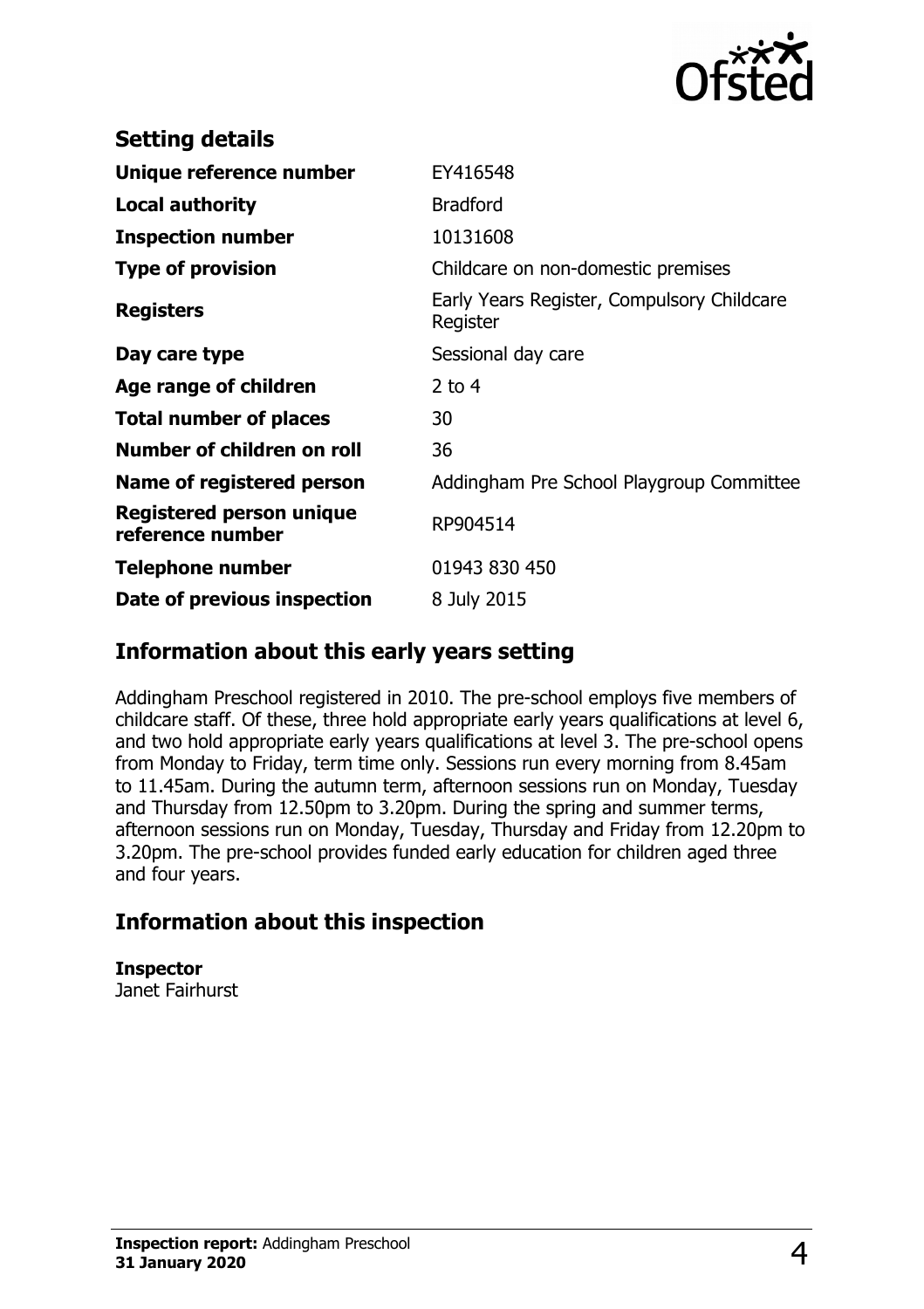

#### **Inspection activities**

- $\blacksquare$  The inspector carried out a learning walk with the manager and discussed how the curriculum is delivered.
- $\blacksquare$  The inspector observed the quality of teaching during activities and assessed the impact this has on children's learning. She spoke with staff and children during the inspection.
- $\blacksquare$  The inspector held a meeting with the manager. She looked at relevant documentation and evidence of the suitability of staff working in the pre-school.
- $\blacksquare$  The inspector took account of the views of parents through the written feedback they provided.
- $\blacksquare$  The inspector completed a joint observation with the manager.

We carried out this inspection under sections 49 and 50 of the Childcare Act 2006 on the quality and standards of provision that is registered on the Early Years Register. The registered person must ensure that this provision complies with the statutory framework for children's learning, development and care, known as the early years foundation stage.

If you are not happy with the inspection or the report, you can [complain to Ofsted.](http://www.gov.uk/complain-ofsted-report)